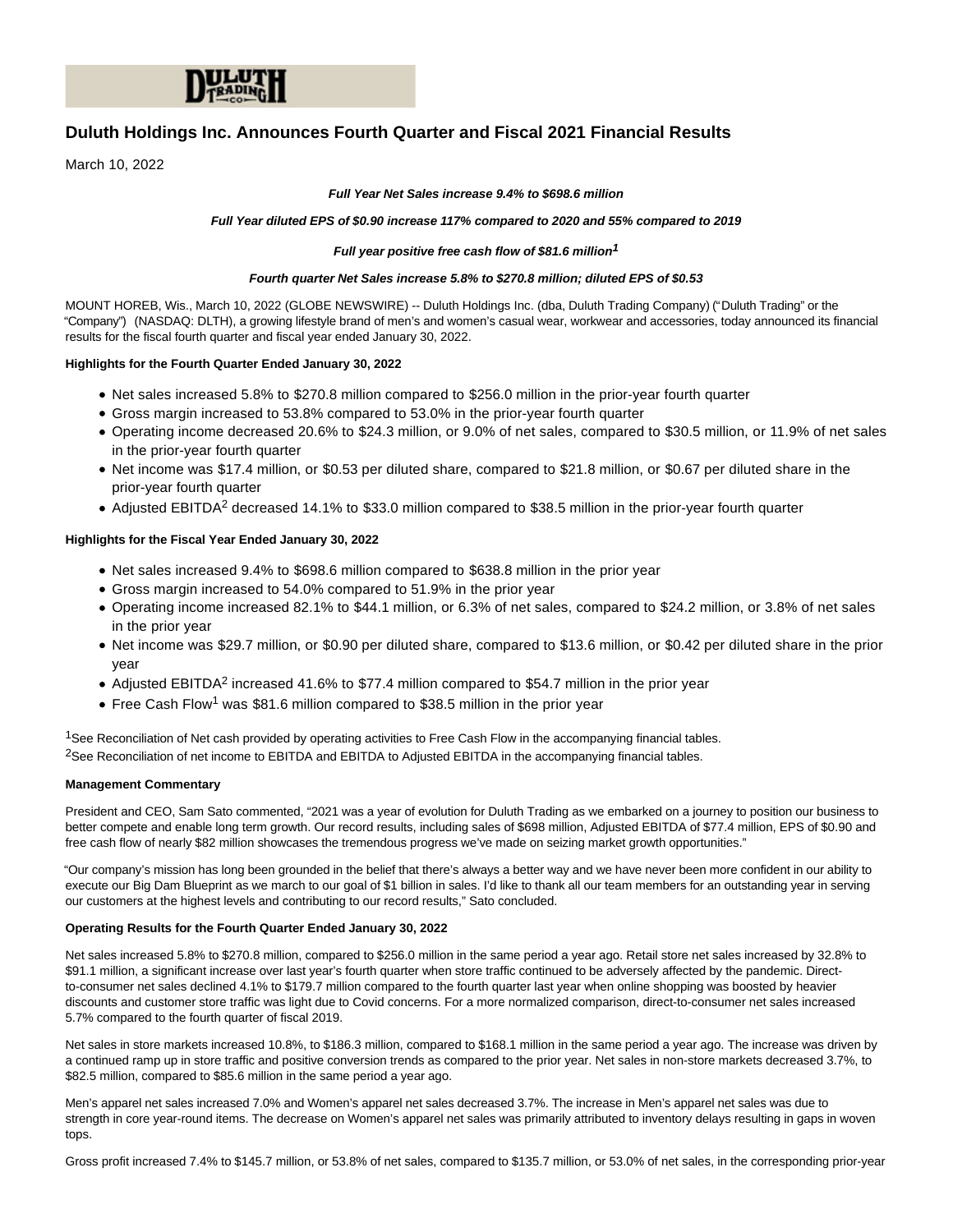period. Despite expensing approximately \$6 million of expedited freight costs in the current quarter, the gross margin rate increased due to a higher mix of full price sales from lower clearance inventory and successfully dialing back promotion activity.

Selling, general and administrative expenses increased 15.5% to \$121.4 million, compared to \$105.1 million in the same period a year ago. As a percentage of net sales, selling, general and administrative expenses increased to 44.9%, compared to 41.1% in the corresponding prior-year period.

The increase in selling, general and administrative expenses was primarily due to increased advertising expense as we purposely pulled back in the prior year due to our uncertainty about customer demand resulting from the pandemic, coupled with higher personnel costs and elevated outside services costs in part due to progressing on initiatives tied to the Big Dam Blueprint.

#### **Balance Sheet and Liquidity**

The Company ended the quarter with a cash balance of approximately \$77.1 million, net working capital of \$106.5 million, no outstanding Duluth Trading bank debt, and \$15.1 million of fiscal 2021 capital expenditures.

#### **Fiscal 2022 Outlook**

As uncertainties related to COVID-19 begin to slowly decline, the Company expects to see steady improvement in demand in fiscal 2022. The Company provided the following fiscal 2022 outlook:

- Net sales in the range of \$730 million to \$755 million
- Adjusted EBITDA<sup>1</sup> in the range of \$84 million to \$88 million
- EPS in the range of \$0.93 to \$1.02 per diluted share
- Capital expenditures, inclusive of software hosting implementation costs, of approximately \$57 million

<sup>1</sup>See Reconciliation of forecasted net income to forecasted EBITDA and forecasted EBITDA to forecasted Adjusted EBITDA in the accompanying financial tables.

#### **Conference Call Information**

A conference call and audio webcast with analysts and investors will be held on Thursday, March 10, 2022 at 9:30 am Eastern Time, to discuss the results and answer questions.

- Live conference call: 844-875-6915 (domestic) or 412-317-6711 (international)
- Conference call replay available through March 17, 2022: 877-344-7529 (domestic) or 412-317-0088 (international)
- Replay access code: 9177748
- Live and archived webcast: ir.duluthtrading.com

Investors can pre-register for the earnings conference call to expedite their entry into the call and avoid waiting for a live operator. To pre-register for the call, please visit **[https://dpregister.com/sreg/10163846/f1726fbbce](https://www.globenewswire.com/Tracker?data=W9P7518GeWKaL_qwY2GT6muaIgzjnOpFWUcaVruqNBmriIEC5OMj8f9QqnvgM0gkpURn4g4vGtNw3HuLeAcSZYwpb_lscISyy6uLdt-oDVACYOlD8ohrD284G3ROk0EU1I8DrbdpcjTQ9xCE8Ro6fd4eAwE0NtoiZFMmBTaNfL8=)** and enter your contact information. You will then be issued a personalized phone number and pin to dial into the live conference call. Investors can pre-register any time prior to the start of the conference call.

#### **About Duluth Trading**

Duluth Trading is a growing lifestyle brand for the Modern, Self-Reliant American, Based in Mount Horeb, Wisconsin, we offer high quality, solution-based casual wear, workwear and accessories for men and women who lead a hands-on lifestyle and who value a job well-done. We provide our customers an engaging and entertaining experience. Our marketing incorporates humor and storytelling that conveys the uniqueness of our products in a distinctive, fun way, and our products are sold exclusively through our content-rich website, catalogs, and "store like no other" retail locations. We are committed to outstanding customer service backed by our "No Bull Guarantee" - if it's not right, we'll fix it. Visit our website at [http://www.duluthtrading.com/](https://www.globenewswire.com/Tracker?data=Wts3Y92dd7e4zcGszRziICsKAz62vw7aodPlV_8QIYs-2XtcN0M_J47IIh4L5eWgyvekYqdRboEdkTn5mOmYXdO66xPR4UzSELkyv9aOEL8wheOyMXKeTbNKtMmJ2g3k)

#### **Non-GAAP Measurements**

Management believes that non-GAAP financial measures may be useful in certain instances to provide additional meaningful comparisons between current results and results in prior operating periods. Within this release, including the tables attached hereto, reference is made to adjusted earnings before interest, taxes, depreciation and amortization (EBITDA), Free Cash Flow and Forecasted Adjusted EBITDA. See attached table "Reconciliation of Net Income to EBITDA and EBITDA to Adjusted EBITDA," for a reconciliation of net income to EBITDA and EBITDA to Adjusted EBITDA for the three months and fiscal year ended January 30, 2022, versus the three months and fiscal year ended January 31, 2021, "Free Cash Flow" as a liquidity measure for the fiscal years ended January 30, 2022 and January 31, 2021 and "Reconciliation of Forecasted Net Income to Forecasted EBITDA and Forecasted EBITDA to Forecasted Adjusted EBITDA" for a forecasted reconciliation of net income to EBITDA and EBITDA to Adjusted EBITDA for the fiscal year ended January 29, 2023.

Adjusted EBITDA is a metric used by management and frequently used by the financial community, which provides insight into an organization's operating trends and facilitates comparisons between peer companies, since interest, taxes, depreciation and amortization can differ greatly between organizations as a result of differing capital structures and tax strategies. Adjusted EBITDA excludes certain items that are unusual in nature or not comparable from period to period.

Management believes Free Cash Flow is a useful measure of performance as an indication of an organization's financial strength and provides additional perspective on the ability to efficiently use capital in executing growth strategies. Free Cash Flow is used to facilitate a comparison of operating performance on a consistent basis from period-to-period and the ability to generate cash. Free Cash Flow is defined as net cash provided by operating activities less purchase of property and equipment and capital contributions towards build-to-suit stores.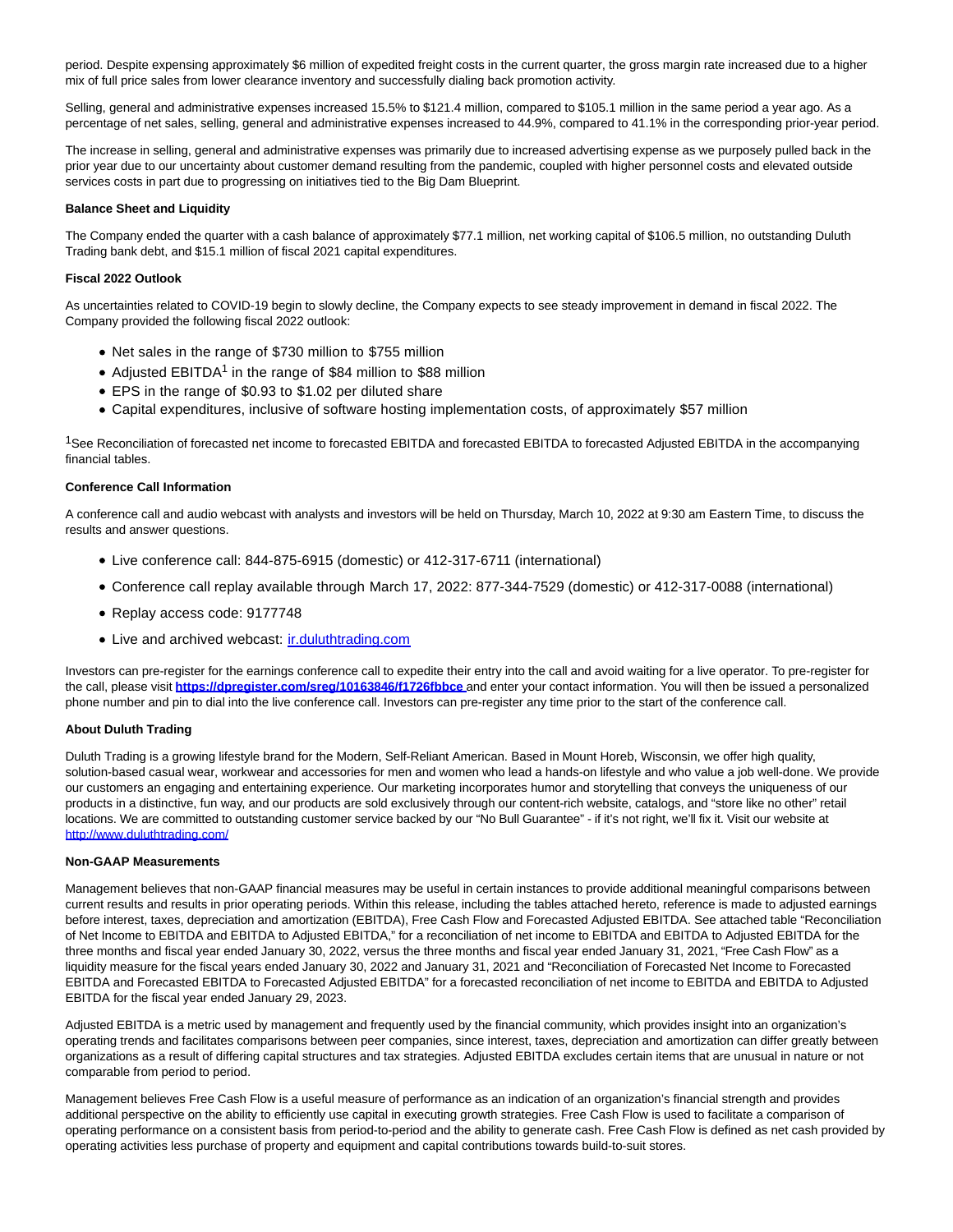The Company provides this information to investors to assist in comparisons of past, present and future operating results and to assist in highlighting the results of on-going operations. While the Company's management believes that non-GAAP measurements are useful supplemental information, such measurements are not intended to replace the Company's GAAP financial results and should be read in conjunction with those GAAP results.

#### **Forward-Looking Statements**

This press release includes "forward-looking statements" within the meaning of the Private Securities Litigation Reform Act of 1995. All statements, other than statements of historical facts included in this press release, including statements concerning Duluth Trading's plans, objectives, goals, beliefs, business strategies, future events, business conditions, its results of operations, financial position and its business outlook, business trends and certain other information herein, including statements under the heading "Fiscal 2022 Outlook" are forward-looking statements. You can identify forward-looking statements by the use of words such as "may," "might," "will," "should," "expect," "plan," "anticipate," "could," "believe," "estimate," "project," "target," "predict," "intend," "future," "budget," "goals," "potential," "continue," "design," "objective," "forecasted," "would" and other similar expressions. The forward-looking statements are not historical facts, and are based upon Duluth Trading's current expectations, beliefs, estimates, and projections, and various assumptions, many of which, by their nature, are inherently uncertain and beyond Duluth Trading's control. Duluth Trading's expectations, beliefs and projections are expressed in good faith, and Duluth Trading believes there is a reasonable basis for them. However, there can be no assurance that management's expectations, beliefs, estimates, and projections will be achieved and actual results may vary materially from what is expressed in or indicated by the forward-looking statements. Forward-looking statements are subject to risks and uncertainties that could cause actual performance or results to differ materially from those expressed in the forward-looking statements, including, among others, the risks, uncertainties, and factors set forth under Part 1, Item 1A "Risk Factors" in the Company's Annual Report on Form 10-K filed with the SEC on March 26, 2021 and other factors as may be periodically described in Duluth Trading's subsequent filings with the SEC. These risks and uncertainties include, but are not limited to, the following: the prolonged effects of COVID-19 on store traffic and disruptions to our distribution network, supply chains and operations; our ability to maintain and enhance a strong brand image; effectively adapting to new challenges associated with our expansion into new geographic markets; generating adequate cash from our existing stores to support our growth; effectively relying on sources for merchandise located in foreign markets; transportation delays and interruptions, including port congestion; inability to timely and effectively obtain shipments of products from our suppliers and deliver merchandise to our customers; the inability to maintain the performance of a maturing store portfolio; the impact of changes in corporate tax regulations; identifying and responding to new and changing customer preferences; the success of the locations in which our stores are located; our ability to attract and retain customers in the various retail venues and locations in which our stores are located; competing effectively in an environment of intense competition; our ability to adapt to significant changes in sales due to the seasonality of our business; price reductions or inventory shortages resulting from failure to purchase the appropriate amount of inventory in advance of the season in which it will be sold in global market constraints; increases in costs of fuel or other energy, transportation or utility costs and in the costs of labor and employment; failure of our information technology systems to support our current and growing business, before and after our planned upgrades; and other factors that may be disclosed in our SEC filings or otherwise. Forward-looking statements speak only as of the date the statements are made. Duluth Trading assumes no obligation to update forward-looking statements to reflect actual results, subsequent events or circumstances or other changes affecting forward-looking information except to the extent required by applicable securities laws.

(Tables Follow)

# **DULUTH HOLDINGS INC. Condensed Consolidated Balance Sheets (Unaudited) (Amounts in thousands)**

|                                                | <b>January 30, 2022</b> |         |     | <b>January 31, 2021</b> |  |
|------------------------------------------------|-------------------------|---------|-----|-------------------------|--|
| <b>ASSETS</b>                                  |                         |         |     |                         |  |
| <b>Current Assets:</b>                         |                         |         |     |                         |  |
| Cash and cash equivalents                      | \$                      | 77,051  | \$  | 46,584                  |  |
| <b>Receivables</b>                             |                         | 5,455   |     | 2,820                   |  |
| Inventory, net                                 |                         | 122,672 |     | 149,052                 |  |
| Prepaid expenses & other current assets        |                         | 17,333  |     | 10,203                  |  |
| Prepaid catalog costs                          |                         | 10      |     | 1,014                   |  |
| Total current assets                           |                         | 222,521 |     | 209,673                 |  |
| Property and equipment, net                    |                         | 110,078 |     | 124,237                 |  |
| Operating lease right-of-use assets            |                         | 120,911 |     | 117,490                 |  |
| Finance lease right-of-use assets, net         |                         | 50,133  |     | 53,468                  |  |
| Available-for-sale security                    |                         | 6,554   |     | 6,111                   |  |
| Other assets, net                              |                         | 5,353   |     | 3,961                   |  |
| <b>Total assets</b>                            |                         | 515,550 | S   | 514,940                 |  |
| <b>LIABILITIES AND SHAREHOLDERS' EQUITY</b>    |                         |         |     |                         |  |
| <b>Current liabilities:</b>                    |                         |         |     |                         |  |
| Trade accounts payable                         | \$                      | 45,402  | \$. | 33,647                  |  |
| Accrued expenses and other current liabilities |                         | 47,504  |     | 37,686                  |  |
| Income tax payable                             |                         | 6,814   |     | 7,579                   |  |
| Current portion of operating lease liabilities |                         | 12,882  |     | 11,050                  |  |
| Current portion of finance lease liabilities   |                         | 2,701   |     | 2,629                   |  |
| Current maturities of Duluth long-term debt    |                         |         |     | 2,500                   |  |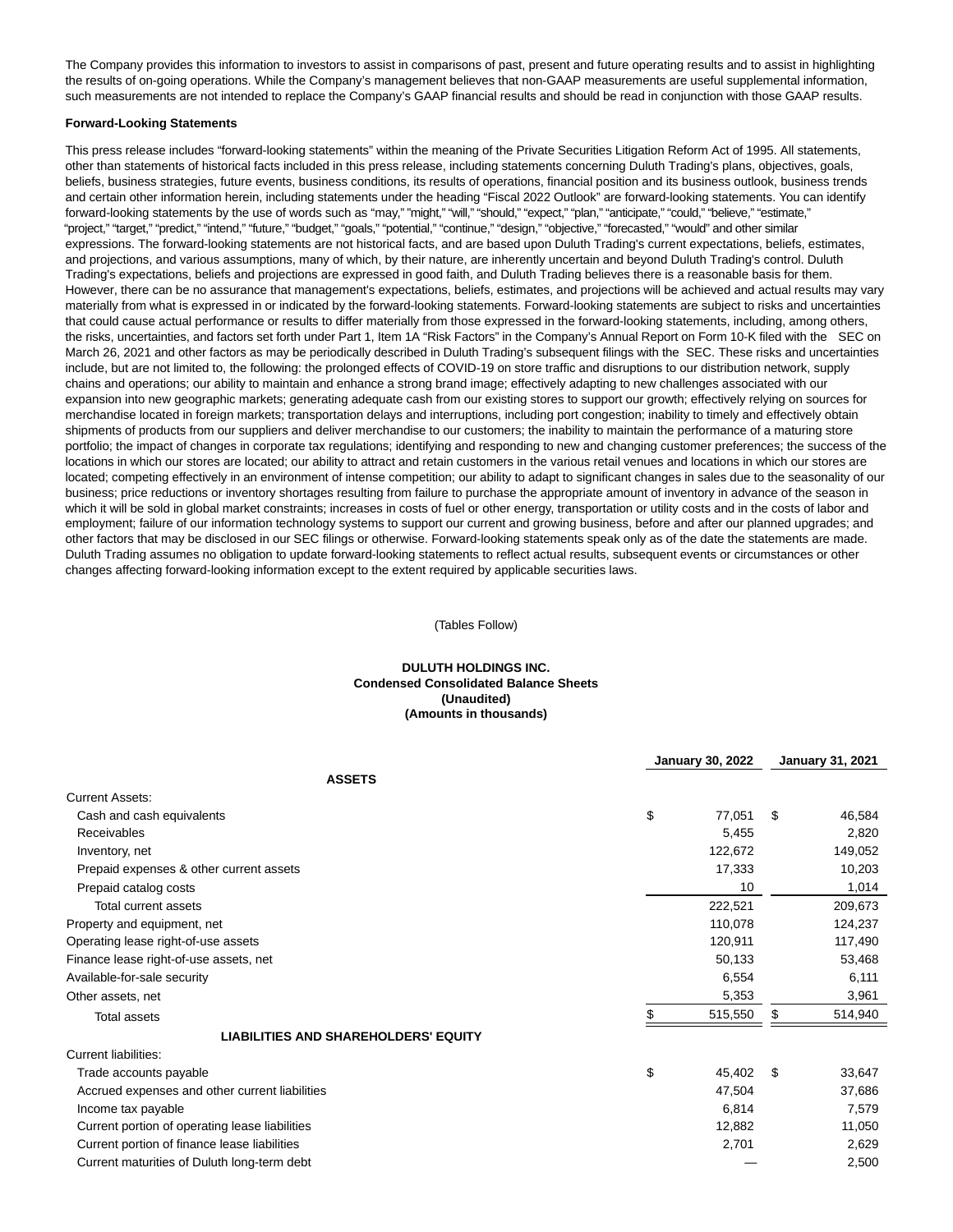| Current maturities of TRI long-term debt <sup>1</sup>    |   | 693      | 623     |
|----------------------------------------------------------|---|----------|---------|
| Total current liabilities                                |   | 115,996  | 95,714  |
| Operating lease liabilities, less current portion        |   | 107,094  | 104,287 |
| Finance lease liabilities, less current portion          |   | 40,267   | 43,299  |
| Duluth long-term debt, less current maturities           |   |          | 45,750  |
| TRI long-term debt, less current maturities <sup>1</sup> |   | 26,608   | 27,229  |
| Deferred tax liabilities                                 |   | 2,867    | 8,200   |
| <b>Total liabilities</b>                                 |   | 292,832  | 324,479 |
| Treasury stock                                           |   | (1,002)  | (628)   |
| Capital stock                                            |   | 95,515   | 92,875  |
| Retained earnings                                        |   | 130,868  | 101,166 |
| Accumulated other comprehensive income                   |   | 489      | 48      |
| Total shareholders' equity of Duluth Holdings Inc.       |   | 225,870  | 193,461 |
| Noncontrolling interest                                  |   | (3, 152) | (3,000) |
| Total shareholders' equity                               |   | 222,718  | 190,461 |
| Total liabilities and shareholders' equity               | S | 515,550  | 514,940 |

<sup>1</sup>Represents debt of the variable interest entity, TRI Holdings, LLC, that is consolidated in accordance with ASC 810, Consolidation. Duluth Trading Company is not the guarantor nor the obligor of this debt.

## **DULUTH HOLDING INC. Consolidated Statements of Operations (Unaudited) (Amounts in thousands, except per share figures)**

|                                                              | <b>Three Months Ended</b> |    |                     | <b>Fiscal Year Ended</b> |                     |    |                     |
|--------------------------------------------------------------|---------------------------|----|---------------------|--------------------------|---------------------|----|---------------------|
|                                                              | January 30,<br>2022       |    | January 31,<br>2021 |                          | January 30,<br>2022 |    | January 31,<br>2021 |
| Net sales                                                    | \$<br>270,761             | \$ | 255,960             | \$                       | 698,584             | \$ | 638,783             |
| Cost of goods sold (excluding depreciation and amortization) | 125,056                   |    | 120,275             |                          | 321,260             |    | 307,257             |
| Gross profit                                                 | 145,705                   |    | 135,685             |                          | 377,324             |    | 331,526             |
| Selling, general and administrative expenses                 | 121,446                   |    | 105,136             |                          | 333,225             |    | 307,311             |
| Operating income                                             | 24,259                    |    | 30,549              |                          | 44,099              |    | 24,215              |
| Interest expense                                             | 1,327                     |    | 1,492               |                          | 4,717               |    | 6,263               |
| Other income, net                                            | 248                       |    | 169                 |                          | 55                  |    | 65                  |
| Income before income taxes                                   | 23,180                    |    | 29,226              |                          | 39,437              |    | 18,017              |
| Income tax expense                                           | 5,839                     |    | 7,464               |                          | 9,887               |    | 4,637               |
| Net income                                                   | 17,341                    |    | 21,762              |                          | 29,550              |    | 13,380              |
| Less: Net loss attributable to noncontrolling interest       | (18)                      |    | (69)                |                          | (152)               |    | (197)               |
| Net income attributable to controlling interest              | 17,359                    |    | 21,831              |                          | 29,702              |    | 13,577              |
| Basic earnings per share (Class A and Class B):              |                           |    |                     |                          |                     |    |                     |
| Weighted average shares of common stock outstanding          | 32,660                    |    | 32,494              |                          | 32,618              |    | 32,447              |
| Net income per share attributable to controlling interest    | 0.53                      | S  | 0.67                | S                        | 0.91                | S  | 0.42                |
| Diluted earnings per share (Class A and Class B):            |                           |    |                     |                          |                     |    |                     |
| Weighted average shares and equivalents outstanding          | 32,809                    |    | 32,665              |                          | 32,851              |    | 32,580              |
| Net income per share attributable to controlling interest    | \$<br>0.53                | \$ | 0.67                | \$                       | 0.90                | \$ | 0.42                |

## **DULUTH HOLDINGS INC. Consolidated Statements of Cash Flows (Unaudited) (Amounts in thousands)**

|                                                                                   | <b>Fiscal Year Ended</b> |        |                         |        |
|-----------------------------------------------------------------------------------|--------------------------|--------|-------------------------|--------|
|                                                                                   | January 30, 2022         |        | <b>January 31, 2021</b> |        |
| Cash flows from operating activities:                                             |                          |        |                         |        |
| Net income                                                                        |                          | 29.550 | - \$                    | 13.380 |
| Adjustments to reconcile net income to net cash provided by operating activities: |                          |        |                         |        |
| Depreciation and amortization                                                     |                          | 29.225 |                         | 28,520 |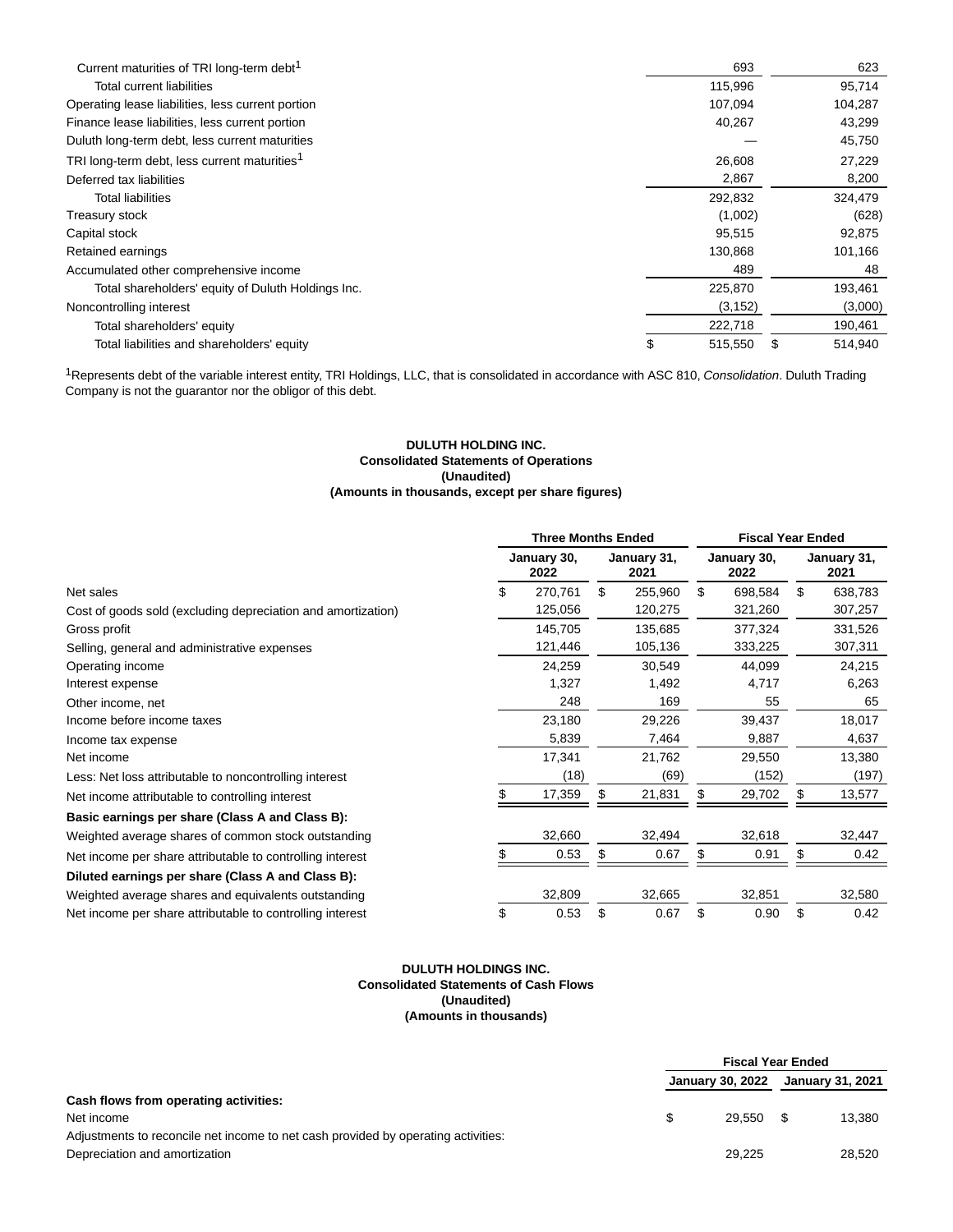| Stock-based compensation                                    | 2,198        | 1,629        |
|-------------------------------------------------------------|--------------|--------------|
| Deferred income taxes                                       | (5, 483)     | (255)        |
| Loss on disposal of property and equipment                  | 398          | 324          |
| Changes in operating assets and liabilities:                |              |              |
| Receivables                                                 | (3, 185)     | (1,350)      |
| Inventory                                                   | 26,380       | (1,203)      |
| Prepaid expense & other assets                              | (2, 438)     | 2,615        |
| Software hosting implementation costs, net                  | (4,701)      | (4,089)      |
| Deferred catalog costs                                      | 1,004        | 167          |
| Trade accounts payable                                      | 10,481       | (1,464)      |
| Income taxes payable                                        | (765)        | 4,152        |
| Accrued expenses and deferred rent obligations              | 9,865        | 7,719        |
| Other                                                       | (845)        | 606          |
| Noncash lease impacts                                       | 297          |              |
| Net cash provided by operating activities                   | 91,981       | 50,751       |
| Cash flows from investing activities:                       |              |              |
| Purchases of property and equipment                         | (10, 352)    | (11, 743)    |
| Capital contributions towards build-to-suit stores          |              | (520)        |
| Principal receipts from available-for-sale security         | 147          | 131          |
| Change in other assets                                      | 55           |              |
| Net cash used in investing activities                       | (10, 150)    | (12, 132)    |
| Cash flows from financing activities:                       |              |              |
| Proceeds from line of credit                                | 5,000        | 95,388       |
| Payments on line of credit                                  | (5,000)      | (114, 720)   |
| Proceeds from delayed draw term loan                        |              | 30,000       |
| Payments on delayed draw term loan                          | (48, 250)    | (1,750)      |
| Payments on TRI long term debt                              | (623)        | (483)        |
| Payments on finance lease obligations                       | (2,559)      | (1,958)      |
| Shares withheld for tax payments on vested restricted stock | (374)        | (221)        |
| Other                                                       | 442          | 106          |
| Net cash (used in) provided by financing activities         | (51, 364)    | 6,362        |
| Increase in cash and cash equivalents                       | 30,467       | 44,981       |
| Cash and cash equivalents at beginning of period            | 46,584       | 1,603        |
| Cash and cash equivalents at end of period                  | \$<br>77,051 | \$<br>46,584 |

#### **DULUTH HOLDINGS INC. Reconciliation of Net Income to EBITDA and EBITDA to Adjusted EBITDA (Unaudited) (Amounts in thousands)**

|                                                                           | <b>Three Months Ended</b> |                     |  | <b>Fiscal Year Ended</b> |  |                     |  |                     |
|---------------------------------------------------------------------------|---------------------------|---------------------|--|--------------------------|--|---------------------|--|---------------------|
|                                                                           |                           | January 30,<br>2022 |  | January 31,<br>2021      |  | January 30,<br>2022 |  | January 31,<br>2021 |
| Net income                                                                | \$                        | 17,341 \$           |  | 21,762 \$                |  | 29,550 \$           |  | 13,380              |
| Depreciation and amortization                                             |                           | 7,403               |  | 7,311                    |  | 29,225              |  | 28,520              |
| Amortization of internal-use software hosting subscription implementation |                           |                     |  |                          |  |                     |  |                     |
| costs                                                                     |                           | 545                 |  | 61                       |  | 1.797               |  | 229                 |
| Interest expense                                                          |                           | 1.327               |  | 1,492                    |  | 4.717               |  | 6,263               |
| Income tax expense                                                        |                           | 5,839               |  | 7,464                    |  | 9,887               |  | 4,637               |
| EBITDA (non-GAAP)                                                         | \$                        | 32,455 \$           |  | 38,090 \$                |  | 75,176 \$           |  | 53,029              |
| Stock based compensation                                                  |                           | 586                 |  | 366                      |  | 2,198               |  | 1,629               |
| Adjusted EBITDA (non-GAAP)                                                | \$                        | $33,041$ \$         |  | 38.456 \$                |  | 77,374 \$           |  | 54.658              |

# **DULUTH HOLDINGS INC. Free Cash Flow (Unaudited) (Amounts in thousands)**